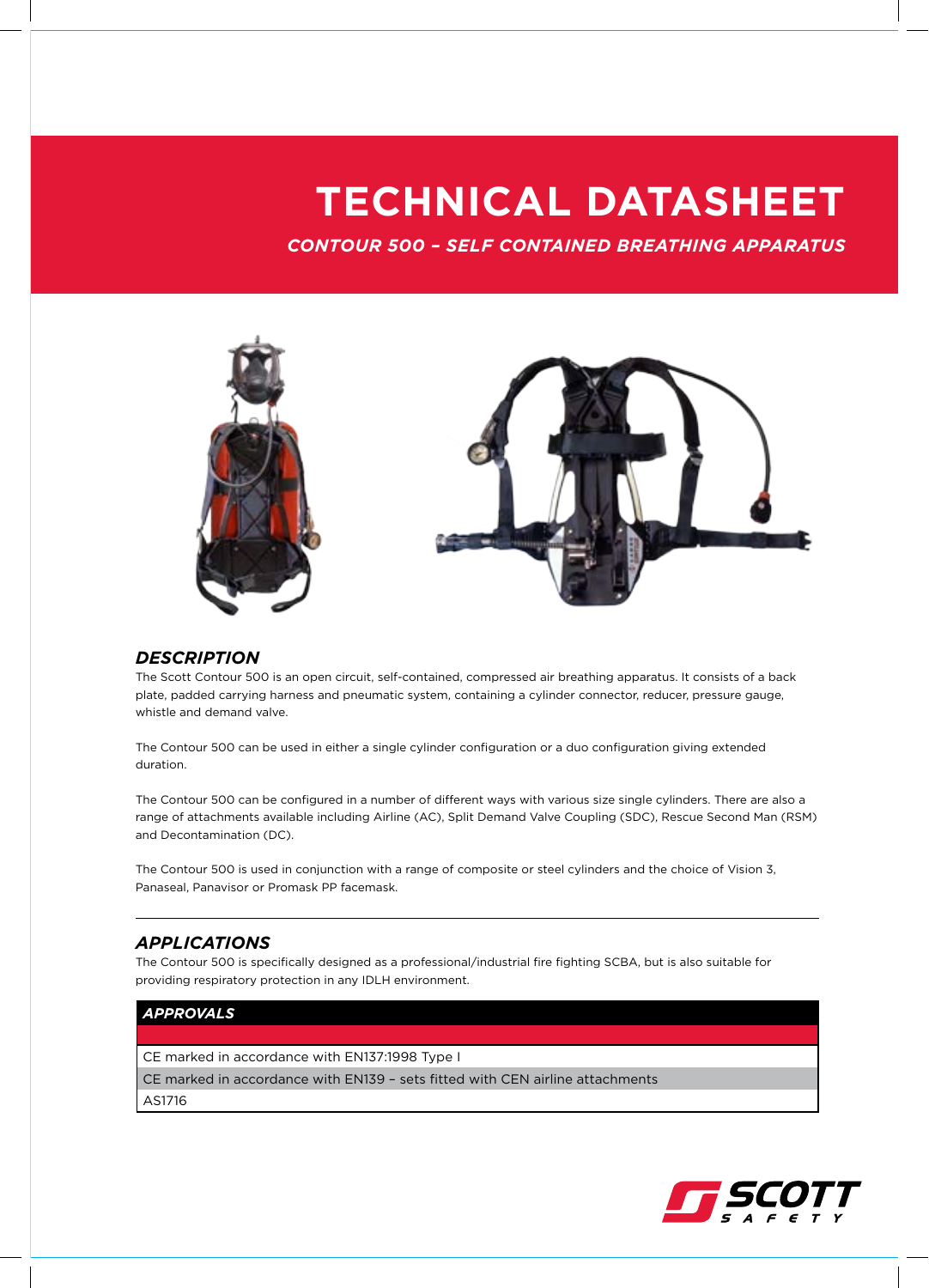## **TECHNICAL DATASHEET**

## *MATERIALS*

| Pressure Reducing Valve        | <b>Nickel Plated Brass</b>                                                   |
|--------------------------------|------------------------------------------------------------------------------|
| Rust Tube (Sabre Cyls)         | <b>Brass</b>                                                                 |
| <b>Reducing Valve Seat</b>     | Polyamide (Nylon)                                                            |
| O-Rings                        | Nitrile, Silicone, EPDM                                                      |
| <b>Reducing Valve Springs</b>  | Stainless Steel                                                              |
| <b>HP Pressure Gauge</b>       | Stainless Steel, Polycarbonate Lens                                          |
| <b>HP Pressure Gauge Cover</b> | Neoprene                                                                     |
| MP Air Supply Hose Fittings    | <b>Nickel Plated Brass</b>                                                   |
| Facemask                       | Neoprene, Silicone or Procomp                                                |
| Facemask Visor                 | Polycarbonate                                                                |
| MP Air Supply Hose             | Chlorinated Polyethylene, fabric braid reinforcement,<br>Nitrile liner       |
| <b>HP Air Hose</b>             | PTCFE liner, stainless steel braiding, Estane sleeve                         |
| Valve Handwheel (Sabre Cyls)   | <b>Glass filled Polyamide</b>                                                |
| Harness                        | Intrinsically flame retardant 50% Kevlar blend webbing<br>and Nomex 3 fabric |
| Backplate                      | Glass & Carbon filled Nylon composite                                        |
| Backpad                        | Flame retardant polyamide and closed cell Polyethyl-<br>ene foam             |
| <b>Cylinder Band</b>           | 100% Kevlar                                                                  |
| <b>Strap Buckles</b>           | <b>Stainless Steel, Brass</b>                                                |
| Cylinder                       | Steel or Composite                                                           |
| Cylinder Valve                 | <b>Nickel Plated Brass</b>                                                   |
| <b>Demand Valve Casing</b>     | Glass filled Polyacetal and Polyamide                                        |
| SabreCom Casing                | Glass filled Polyacetal and Polyamide                                        |

## *MAINTENANCE/CLEANING/SERVICING*

N.B. - Cleaning should only be carried out as specified in the user instructions. Maintenance and servicing must only be performed by trained personnel following the procedures in the Service and Maintenance manual.